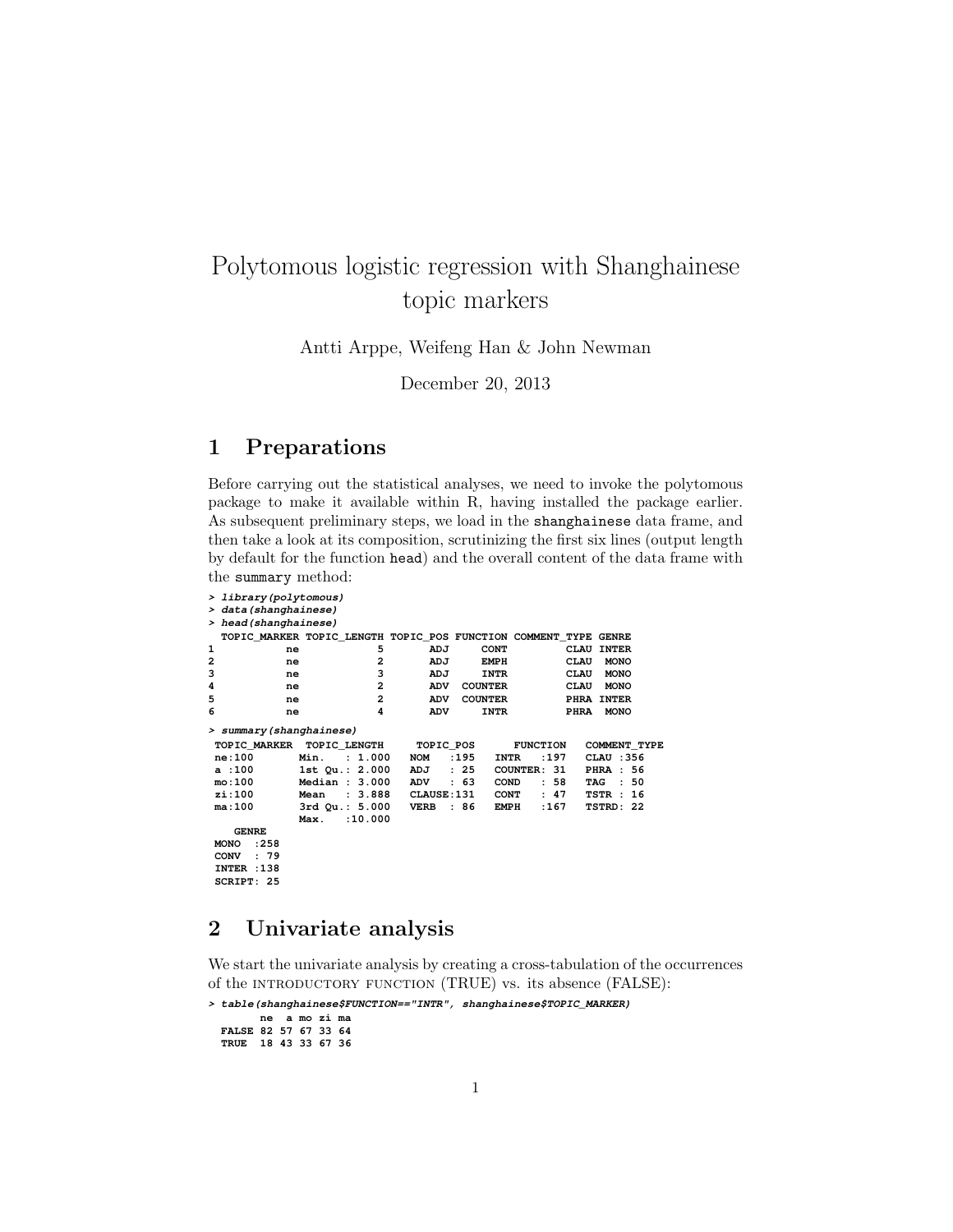We calculate the topic-marker-wise proportions (as percentages) of the introductory function (using the second column of the above cross-tabulation and dividing by the total frequency which is the same for all topic markers, i.e. 100):

```
> round(table(shanghainese$FUNCTION=="INTR", shanghainese$TOPIC_MARKER)[2,]*100/100)
ne a mo zi ma
```

```
18 43 33 67 36
```
Likewise, we can also calculate the feature-wise distribution (as percentages) of the introductory function among the five topic markers (dividing the second column values by the overall frequency of the feature in question, i.e. 197):

```
> round(table(shanghainese$FUNCTION=="INTR", shanghainese$TOPIC_MARKER)[2,]*100/197)
ne a mo zi ma
9 22 17 34 18
```
Next, we calculate the significance of the distribution with chi-squared test, using the chisq.test function which is part of the basic R configuration:

```
> chisq.test(table(shanghainese$FUNCTION=="INTR", shanghainese$TOPIC_MARKER))[c("statistic",
+ "parameter","p.value")]
```
We follow this up first by calculating the two asymmetric Theil's Uncertainty Coefficients using the associations function from the polytomous package, i.e. the reduction of uncertainty concerning the feature (Row) given the topic marker (Column), i.e.  $uc.RC$ , and the reduction of uncertainty concerning the topic marker (Column) given the feature (Row), i.e. uc.CR:

```
> associations(table(shanghainese$FUNCTION=="INTR",
+ shanghainese$TOPIC_MARKER))[c("uc.RC","uc.CR")]
$uc.RC
[1] 0.08233657
$uc.CR
[1] 0.03430202
```
Secondly, we use the chisq.posthoc function in the polytomous package to assess the significance of the cell-wise divergences from homogeneity (i.e. the differences of the cellwise observed values in relation to the respective expected values) using the standardized Pearson residuals:

```
> chisq.posthoc(table(shanghainese$FUNCTION=="INTR",
+ shanghainese$TOPIC_MARKER))$cells$std.pearson.residuals
  ne a mo zi ma
FALSE 4.8964842 -0.8237076 1.4643691 -6.3150918 0.7779461
 TRUE -4.8964842 0.8237076 -1.4643691 6.3150918 -0.7779461
```
The same values can also be extracted from the output of the standard chisq.test function:

**> chisq.test(table(shanghainese\$FUNCTION=="INTR", shanghainese\$TOPIC\_MARKER))\$stdres**

```
ne a mo zi ma
FALSE 4.8964842 -0.8237076 1.4643691 -6.3150918 0.7779461
TRUE -4.8964842 0.8237076 -1.4643691 6.3150918 -0.7779461
```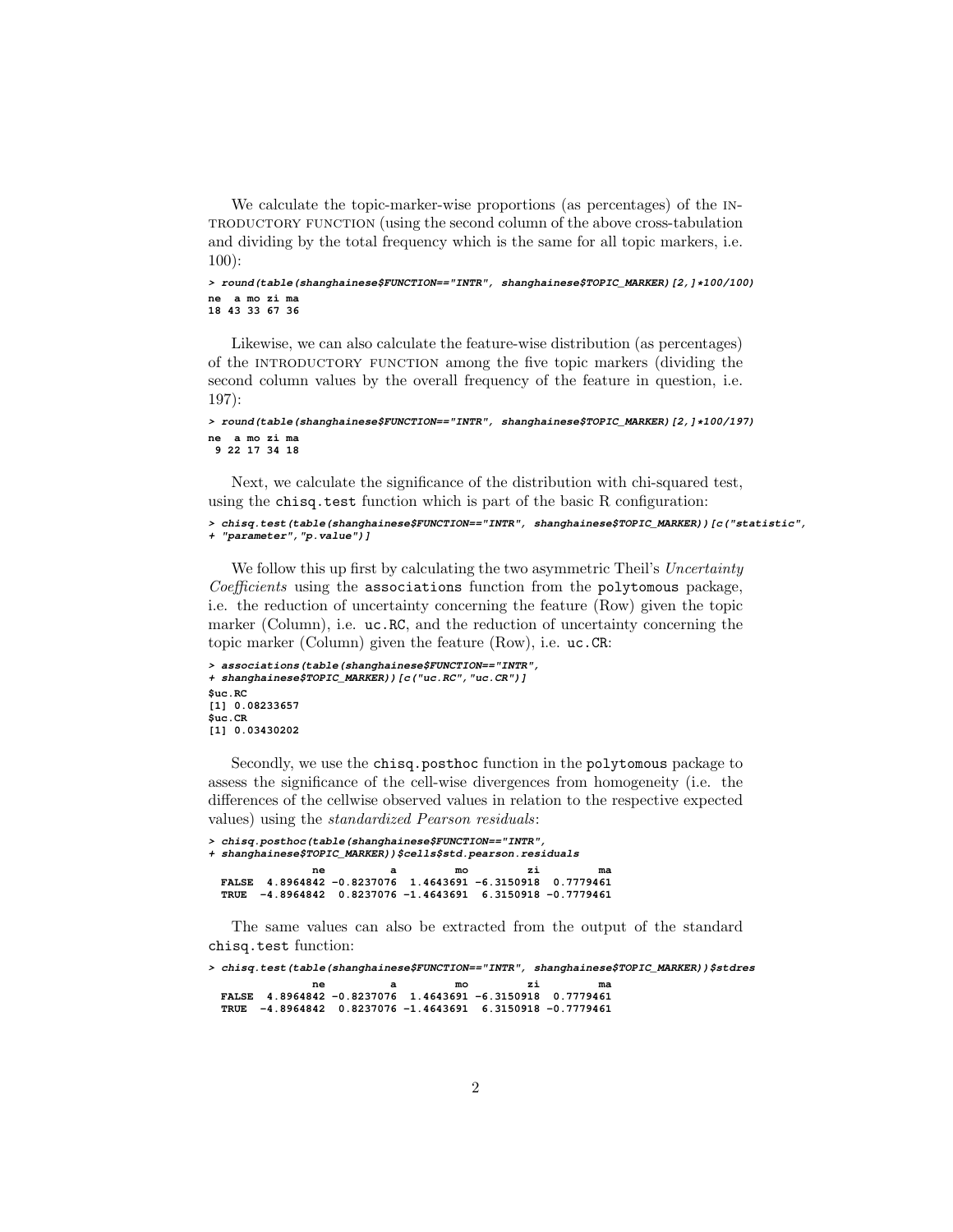We can then conveniently also extract from the output of the chisq.posthoc function a simplification of the results of the analysis of cellwise divergences using standardized Pearson residuals, with  $\cdot$   $\cdot$  indicating a significant cellwise divergence above the expected value, '-' a significant cellwise divergence above the expected value, and  $'0'$  a cellwise value that does not diverge significantly from the expected value. The threshold value for significance has been explicitly specified here as std.pearson.residual.min=2 (which is the default value) as an argument to the function:

```
> chisq.posthoc(table(shanghainese$FUNCTION=="INTR", shanghainese$TOPIC_MARKER),
+ std.pearson.residual.min=2)$cells$std.pearson.residuals.sign
     ne a mo zi ma
FALSE + 0 0 - 0
TRUE - 0 0 + 0
```
Next, we consider the relationship of all values of the categorical variable FUNCTION and the topic markers, again starting with their cross-tabulation:

```
> table(shanghainese$FUNCTION, shanghainese$TOPIC_MARKER)
```

```
ne a mo zi ma
INTR 18 43 33 67 36
COUNTER 13 4 4 4 6
       COND 15 4 27 1 11
CONT 24 3 1 1 18
       EMPH 30 46 35 27 29
```
Again, we evaluate the significance of the observed values diverging from expected values (representing a homogeneous distribution) using the chisq.test function:

```
> chisq.test(table(shanghainese$FUNCTION, shanghainese$TOPIC_MARKER))$p.value
[1] 5.55568e-21
```
As before, we also calculate the two asymmetric Uncertainty Coefficients with the help of the associations function:

```
> associations(table(shanghainese$FUNCTION,
+ shanghainese$TOPIC_MARKER))[c("uc.RC","uc.CR")]
$uc.RC
[1] 0.1005342
$uc.CR
[1] 0.08606379
```
This time, we skip the actual values of the standardized Pearson residuals and go straight for the simplified results provided by the chisq.posthoc function:

```
> chisq.posthoc(table(shanghainese$FUNCTION,
+ shanghainese$TOPIC_MARKER))$cells$std.pearson.residuals.sign
       ne a mo zi ma
INTR - 0 0 + 0
COUNTER + 0 0 0 0
       0 - + - 0CONT + - - - +
EMPH 0 + 0 0 0
```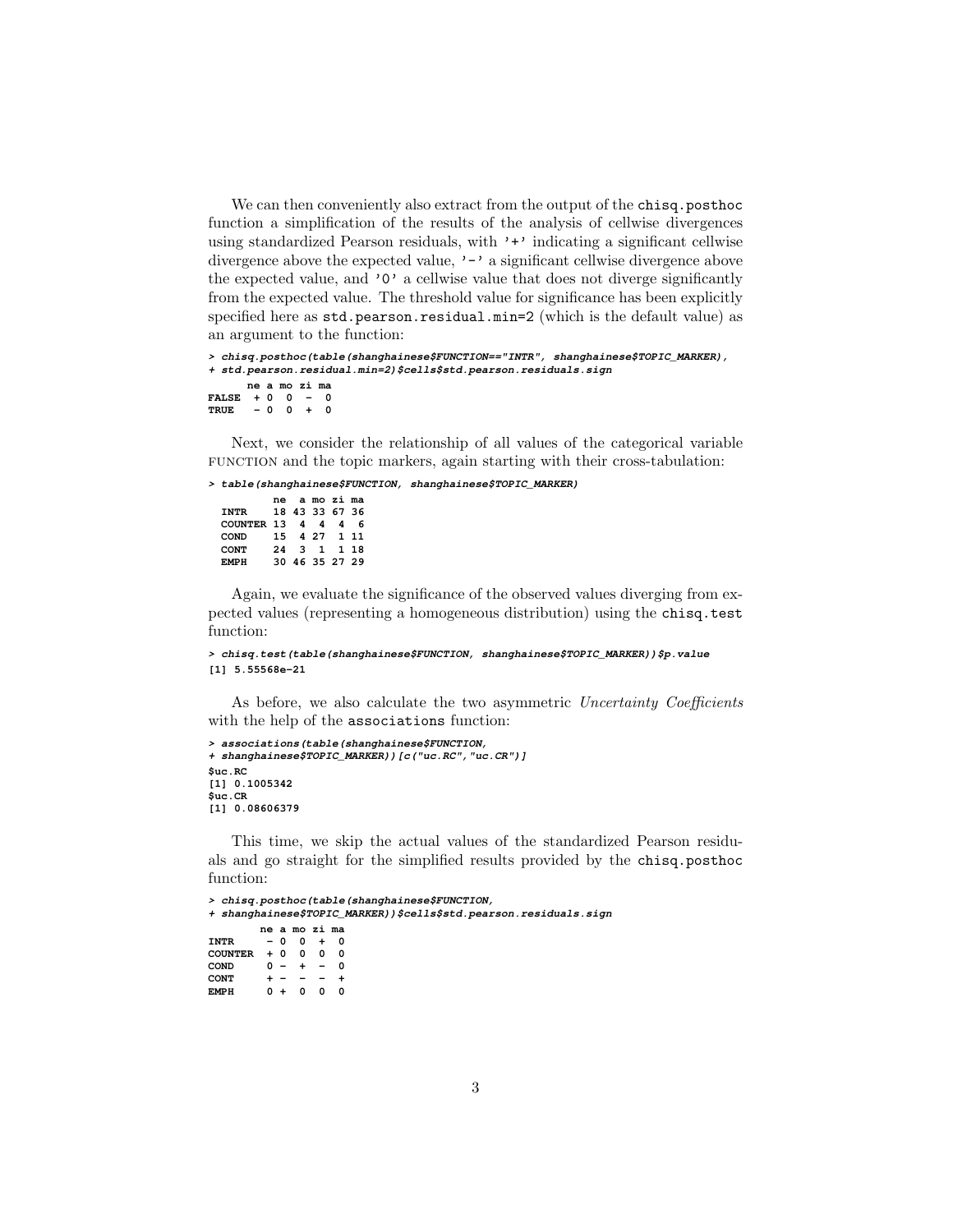In principle, we could replicate individually the above steps for each of the categorical variables and topic markers in the dataframe. However, we can in practice use the function nominal and in particular its summary method to create one dataframe with all the results of the univariate analyses for each value of each categorical variable. The function uses a transformation of the multinomial (categorical) variables in the original dataframe shanghainese into a number of equivalent binary/logical (TRUE/FALSE) ones using the multinomial2logical function in the polytomous package, stored in the dataframe shanghainese.logical. In all, the five categorical variables consist of 29 distinct values, which are each renamed with the format variable.value, e.g. FUNCTION.INTR. The warnings are due to some variable values having low frequencies, which make the chi-squared test unreliable. We also transform the numeric variable TOPIC-LENGTH as a factor for the time being, though we need to remember to revert this transformation later in the multivariate analysis:

```
> shanghainese$TOPIC_LENGTH <- factor(shanghainese$TOPIC_LENGTH)
> shanghainese.logical <- multinomial2logical(shanghainese, outcome="TOPIC_MARKER",
+ variables=c("TOPIC_LENGTH", "TOPIC_POS", "FUNCTION", "COMMENT_TYPE", "GENRE"),
+ variable.value.separator=".")
> shanghainese.univariate <- nominal(TOPIC_MARKER ~ ., data=shanghainese.logical)
```
The resultant dataframe shanghainese.univariate is then the basis for the univariate results presented below. Notice that the notation of the association measures has been modified, from e.g. uc.RC and uc.CR to uc.12 and uc.21, respectively, so that the number code '1' refers to the independent variable (corresponding to Row in the analysis above) and '2' to the dependent variable (corresponding to Column in the analysis above):

```
> print(summary(shanghainese.univariate), max.print=NA)
Univariate analysis of categorical variables:
Dependents (2): TOPIC_MARKER = a, ma, mo, ne, zi
```
**Independents (1): TOPIC\_LENGTH.1, TOPIC\_LENGTH.2, TOPIC\_LENGTH.3, TOPIC\_LENGTH.4, TOPIC\_LENGTH.5, TOPIC\_LENGTH.6, TOPIC\_LENGTH.7, TOPIC\_LENGTH.8, TOPIC\_LENGTH.9, TOPIC\_LENGTH.10, TOPIC\_POS.NOM, TOPIC\_POS.ADJ, TOPIC\_POS.ADV, TOPIC\_POS.CLAUSE, TOPIC\_POS.VERB, FUNCTION.INTR, FUNCTION.COUNTER, FUNCTION.COND, FUNCTION.CONT, FUNCTION.EMPH, COMMENT\_TYPE.CLAU, COMMENT\_TYPE.PHRA, COMMENT\_TYPE.TAG, COMMENT\_TYPE.TSTR, COMMENT\_TYPE.TSTRD, GENRE.MONO, GENRE.CONV, GENRE.INTER, GENRE.SCRIPT**

|                         | N   | alpha.X2           | uc.12                 | $uc.21$ a ma mo ne zi |                   |                          |           |                 |
|-------------------------|-----|--------------------|-----------------------|-----------------------|-------------------|--------------------------|-----------|-----------------|
| TOPIC_LENGTH.1          |     | 34 1.308705e-05    | 0.1092584             | 0.016865240           | $^{\circ}$        | $\overline{\phantom{a}}$ | $\Omega$  | $\ddot{}$       |
| TOPIC LENGTH.2          | 134 | 2.15492e-06        | 0.06314691            | 0.022805930           | 0                 | $\overline{\phantom{a}}$ | $\Omega$  | $\ddot{}$       |
| TOPIC LENGTH.3          | 98  |                    | 0.7161208 0.004194672 | 0.001289614 0         | 0                 | 0                        | 0         | 0               |
| TOPIC LENGTH.4          | 75  | 0.07111676         | 0.02127343            | 0.005587336 0         | 0                 | -                        | 0         | 0               |
| TOPIC LENGTH.5          | 47  | 0.000902802        | 0.06229419            | 0.01206437 0          | 0                 | $\ddot{}$                | 0         | $\qquad \qquad$ |
| TOPIC LENGTH.6          | 40  | 0.3609746          | 0.01626406            | 0.002817083 0         | 0                 | 0                        | 0         | $\Omega$        |
| TOPIC LENGTH.7          |     | 24 0.0002912163    | 0.101846              | 0.01218679 0          | 0                 | $\ddot{}$                | $\Omega$  | 0               |
| <b>TOPIC LENGTH.8</b>   |     | 32 5.957093e-06    | 0.1328341             | 0.01962956 0          | $\qquad \qquad -$ |                          | $\Omega$  |                 |
| TOPIC LENGTH.9          | 11  | 0.1424449          | 0.07816731            | 0.005134808 0         | 0                 | $\ddot{}$                | 0         | $\Omega$        |
| TOPIC LENGTH.10         |     | $5 -$<br>0.1946695 | 0.1187869             | $0.004133279 +$       | 0                 | 0                        | 0         | $\Omega$        |
| TOPIC POS.NOM           |     | 195 4.555367e-10   | 0.07826371            | 0.03251987 0          | 0                 | -                        | $\ddot{}$ | $\ddot{}$       |
| TOPIC POS.ADJ           | 25  | 0.001176987        | 0.07742869            | 0.009550399 0         | 0                 | $\ddot{}$                | 0         | $\Omega$        |
| TOPIC POS.ADV           |     | 63 0.0007870944    | 0.06773456            | 0.01593840            | 0                 | $\overline{\phantom{a}}$ | $\ddot{}$ | $\Omega$        |
| TOPIC POS.CLAUSE        |     | 131 1.042881e-13   | 0.1134282             | 0.04053398 0          | 0                 | $\ddot{}$                |           |                 |
| <b>TOPIC POS.VERB</b>   | 86  | 0.03770036         | 0.02194235            | $0.00625839 +$        | <sup>0</sup>      | <sup>0</sup>             | $\Omega$  | $\Omega$        |
| <b>FUNCTION.INTR</b>    |     | 197 5.719865e-11   | 0.08233657            | 0.034302020           | 0                 | 0                        |           | $+$             |
| <b>FUNCTION.COUNTER</b> | 31  | 0.03342759         | 0.03871251            | 0.005590871 0         | <sup>0</sup>      | <sup>0</sup>             | $\ddot{}$ | 0               |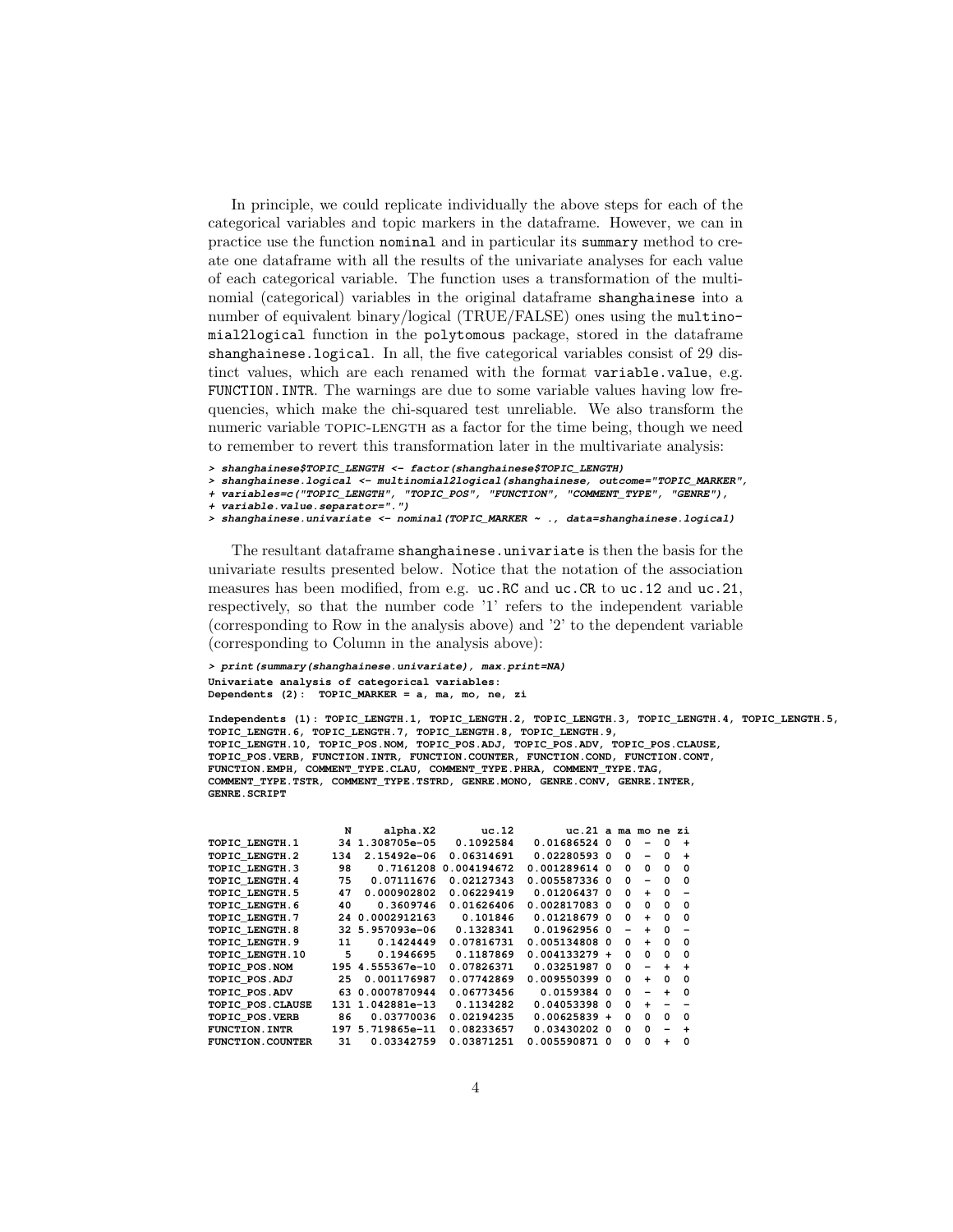| <b>FUNCTION.COND</b>           |     | 58 2.846053e-08              | 0.1214699             | $0.02708584 - 0 + 0 -$                                                                |  |            |  |
|--------------------------------|-----|------------------------------|-----------------------|---------------------------------------------------------------------------------------|--|------------|--|
| <b>FUNCTION.CONT</b>           |     |                              |                       |                                                                                       |  |            |  |
| <b>FUNCTION.EMPH</b>           | 167 | 0.03302451                   | 0.01607947            | $0.006363851 + 0 0$                                                                   |  | $0\quad 0$ |  |
|                                |     |                              |                       | COMMENT TYPE.CLAU 356 0.9358436 0.001354353 0.0005051995 0 0 0                        |  | $0\quad 0$ |  |
| COMMENT TYPE.PHRA              | 56  |                              | 0.7189567 0.005954955 | 0.00129751100000                                                                      |  |            |  |
| COMMENT TYPE.TAG               |     | 50   0.7357589   0.006340007 |                       | 0.001280589 0 0 0                                                                     |  | $0\quad 0$ |  |
| COMMENT TYPE.TSTR 16 0.0540782 |     |                              | 0.05254578            | $0.004623915 + 0 0$                                                                   |  | $0\quad 0$ |  |
| COMMENT TYPE.TSTRD             | 22  |                              | 0.3349709 0.02397384  | 0.00268801000                                                                         |  | $0\quad 0$ |  |
| <b>GENRE MONO</b>              |     |                              |                       | 258 4.687276e-15  0.1120915  0.0482395 + 0 - 0 0                                      |  |            |  |
| <b>GENRE.CONV</b>              |     |                              |                       | $79$ 4.485982e-11 0.1319345 0.03576907 - + 0                                          |  | $- 0$      |  |
| <b>GENRE.INTER</b>             |     |                              |                       | $138$ 1.61198e-12 0.1036923 0.03795662 - - + 0 0                                      |  |            |  |
| <b>GENRE.SCRIPT</b>            | 25  | 0.2420524                    | 0.02722677            | $0.003358271 + 0 0$                                                                   |  | $0\quad 0$ |  |
| Association measures:          |     |                              |                       |                                                                                       |  |            |  |
|                                |     |                              |                       | statistic.12 ~ statistic(1 2) ~ statistic(independent dependent) [ ~ statistic(R C) ] |  |            |  |
|                                |     |                              |                       | statistic.21 ~ statustic(2 1) ~ statistic(dependent independent) [ ~ statistic(C R) ] |  |            |  |

**Posthoc cellwise chi-squared analysis: std.pearson.residuals.sign**

### 2.1 Topic markers and topic-length

As an alternative to treating TOPIC-LENGTH as a categorical variable as above, we could scrutinize instead it as a normal numeric variable, and observe whether its distributions vary among the topic markers using Analysis of Variance. As a preliminary step, we have to remember to change the type of the TOPIC-LENGTH variable from a factor back to numeric.

```
> shanghainese$TOPIC_LENGTH <- as.numeric(as.character(shanghainese$TOPIC_LENGTH))
> summary(aov(TOPIC_LENGTH ~ TOPIC_MARKER, data=shanghainese))
             Df Sum Sq Mean Sq F value Pr(>F)
TOPIC_MARKER 4 457.3 114.32 30.32 <2e-16 ***
            Residuals 495 1866.5 3.77
---
Signif. codes: 0 '***' 0.001 '**' 0.01 '*' 0.05 '.' 0.1 ' ' 1
```
Indeed, TOPIC-LENGTH is significant in distinguishing the topic-markers, some have inherently longer or shorter topic-lengths than others, and the differences in the distributions are significant (overall). The results are the same if we use the more rigorous Kruskal-Wallis test that treats topic-length as an ordinal rather than a continuous interval variable.

```
> kruskal.test(TOPIC_LENGTH ~ TOPIC_MARKER, data=shanghainese)
       Kruskal-Wallis rank sum test
data: TOPIC_LENGTH by TOPIC_MARKER
Kruskal-Wallis chi-squared = 100.5923, df = 4, p-value < 2.2e-16
```
Comparing the individual topic-markers, we get the following picture:

```
> TukeyHSD(aov(TOPIC_LENGTH ~ TOPIC_MARKER, data=shanghainese))
```

```
Tukey multiple comparisons of means
    95% family-wise confidence level
Fit: aov(formula = TOPIC_LENGTH ~ TOPIC_MARKER, data = shanghainese)
$TOPIC_MARKER
                   diff lwr upr p adj
      a-ne 0.31 -0.44185298 1.06185298 0.7912139
mo-ne 1.61 0.85814702 2.36185298 0.0000001
zi-ne -1.28 -2.03185298 -0.52814702 0.0000397
ma-ne -0.50 -1.25185298 0.25185298 0.3626948
mo-a 1.30 0.54814702 2.05185298 0.0000283
zi-a -1.59 -2.34185298 -0.83814702 0.0000001
```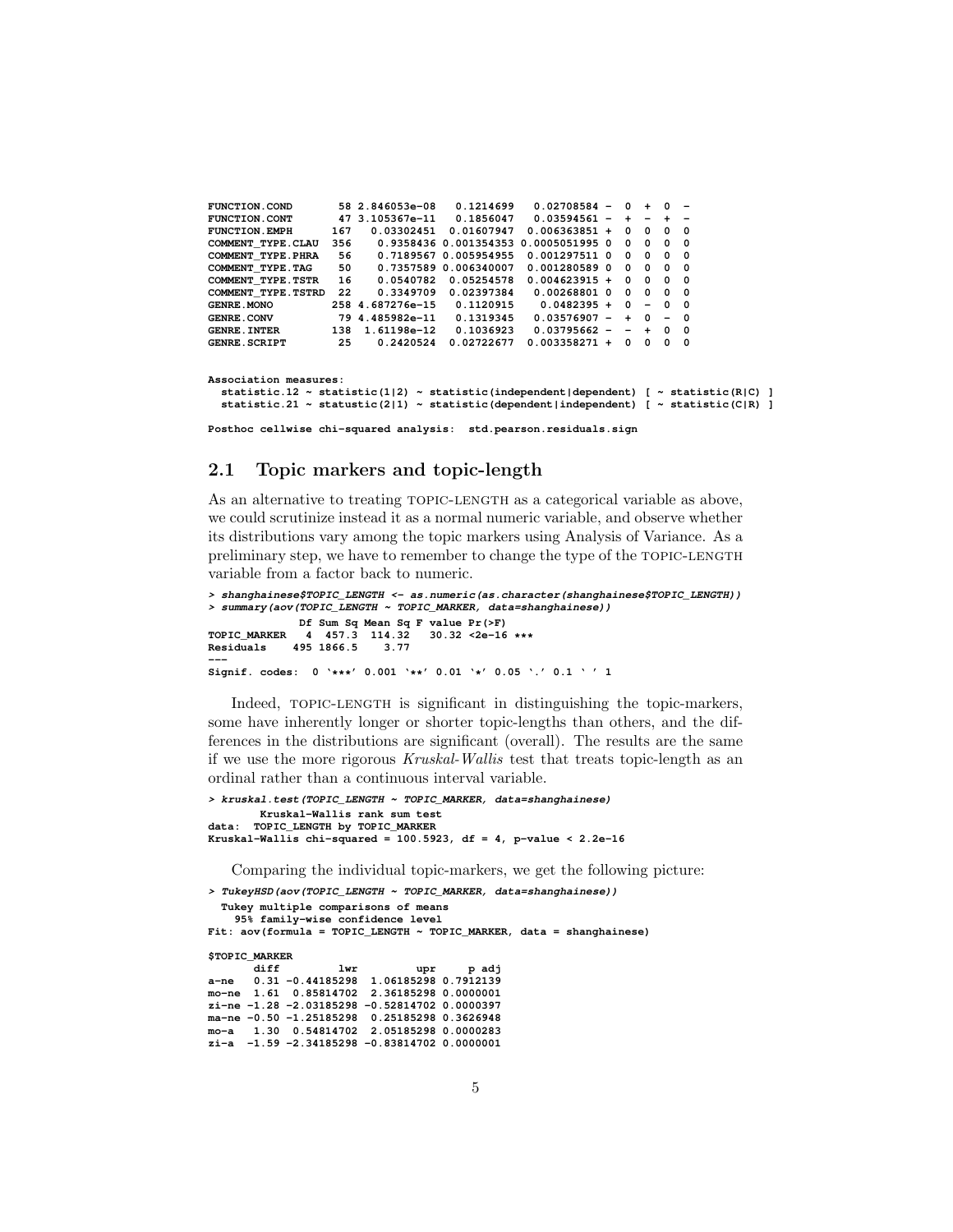**ma-a -0.81 -1.56185298 -0.05814702 0.0274468 zi-mo -2.89 -3.64185298 -2.13814702 0.0000000 ma-mo -2.11 -2.86185298 -1.35814702 0.0000000 ma-zi 0.78 0.02814702 1.53185298 0.0376370**

The pairwise cases with  $P < .05$  p adj are the ones of interest. Basically, all the topic markers appear to have different TOPIC-LENGTH distributions: mo has the longest topics, zi the shortest one, and the three others fall in between, which is also evident from the mean values of TOPIC-LENGTH for the TOPIC-MARKERS:

```
> sapply(levels(shanghainese$TOPIC_MARKER),
    + function(i) mean(shanghainese$TOPIC_LENGTH[shanghainese$TOPIC_MARKER==i]))
       ne a mo zi ma
3.86 4.17 5.47 2.58 3.36
```
Alternatively, we can use the more rigorous Wilcoxon rank-sum test (which again assumes ordinal rather than continuous interval data) to see whether the differences between the length-wise adjacent topic-markers are significant. Indeed, even with this test, mo is clearly apart from the rest as the longest, and zi as the shortest, with the three other topic-markers as a group in the middle (which are not significantly distinguishable from their immediate neighbors in the group):

```
> wilcox.test(shanghainese$TOPIC_LENGTH[shanghainese$TOPIC_MARKER=="mo"],
+ shanghainese$TOPIC_LENGTH[shanghainese$TOPIC_MARKER=="a"])
        Wilcoxon rank sum test with continuity correction
data: shanghainese$TOPIC_LENGTH[shanghainese$TOPIC_MARKER == "mo"] and shanghainese$TOPIC_LENGTH[shanghainese$TOPIC_MARKER == "a"]
W = 6752.5, p-value = 1.551e-05
alternative hypothesis: true location shift is not equal to 0
> wilcox.test(shanghainese$TOPIC_LENGTH[shanghainese$TOPIC_MARKER=="a"],
+ shanghainese$TOPIC_LENGTH[shanghainese$TOPIC_MARKER=="ne"])
        Wilcoxon rank sum test with continuity correction
data: shanghainese$TOPIC_LENGTH[shanghainese$TOPIC_MARKER == "a"] and shanghainese$TOPIC_LENGTH[shanghainese$TOPIC_MARKER == "ne"]
W = 5367.5, p-value = 0.3611
alternative hypothesis: true location shift is not equal to 0
> wilcox.test(shanghainese$TOPIC_LENGTH[shanghainese$TOPIC_MARKER=="ne"],
+ shanghainese$TOPIC_LENGTH[shanghainese$TOPIC_MARKER=="ma"])
       Wilcoxon rank sum test with continuity correction
data: shanghainese$TOPIC_LENGTH[shanghainese$TOPIC_MARKER == "ne"] and shanghainese$TOPIC_LENGTH[shanghainese$TOPIC_MARKER == "ma"]
W = 5774.5, p-value = 0.05298
alternative hypothesis: true location shift is not equal to 0
> wilcox.test(shanghainese$TOPIC_LENGTH[shanghainese$TOPIC_MARKER=="ma"],
+ shanghainese$TOPIC_LENGTH[shanghainese$TOPIC_MARKER=="zi"])
        Wilcoxon rank sum test with continuity correction
data: shanghainese$TOPIC_LENGTH[shanghainese$TOPIC_MARKER == "ma"] and shanghainese$TOPIC_LENGTH[shanghainese$TOP
W = 6129, p-value = 0.004361
alternative hypothesis: true location shift is not equal to 0
```
### 3 Bivariate analysis

We start the bivariate analysis by one example case scrutinizing the association of two variable values, topic-length of 1 and introductory function. Now we use the dataframe shanghainese.logical with  $TRUE/FALSE$  as a basis for our crosstabulation. We can note that these two variable values co-occur 15 times: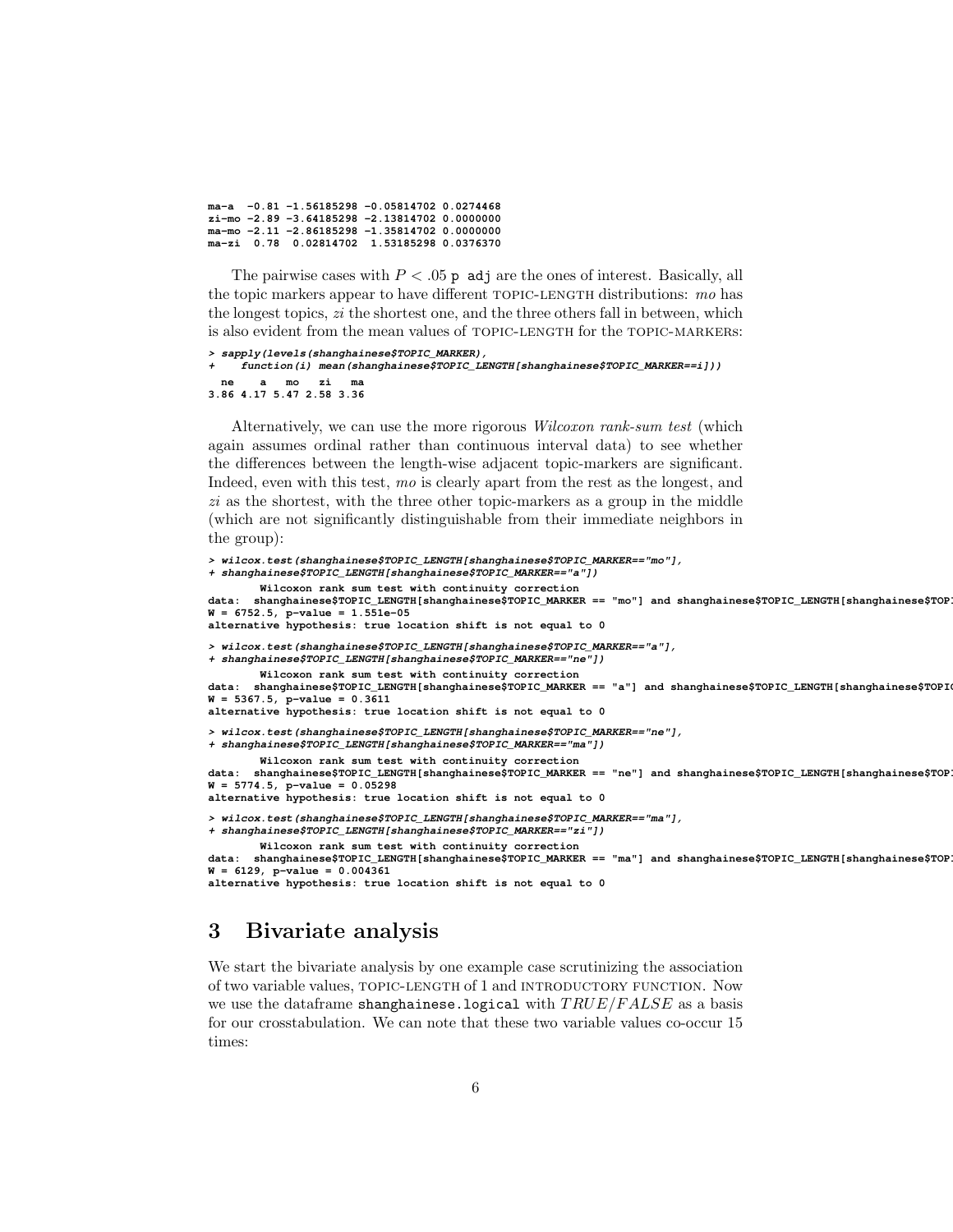```
> table(shanghainese.logical[["TOPIC_LENGTH.1"]], shanghainese.logical[["FUNCTION.INTR"]])
FALSE TRUE
 FALSE 284 182
 TRUE 19 15
```
Using this crosstabulation we can perform similar individual analyses as at the univariate stage, focusing on the two asymmetric Uncertainty Coefficients that we can calculate with the associations function. We can now notice that knowing that the FUNCTION is INTRODUCTORY or not (Column) reduces our uncertainty of whether the TOPIC-LENGTH is 1 or not (Row) by only  $uc.RC =$ .001, whereas knowing that the topic-length is 1 or not (Row) reduces our uncertainty of whether the FUNCTION is INTRODUCTORY or not (Column) by even less, i.e.  $uc.CR = .0005$ .

```
> associations(table(shanghainese.logical[["TOPIC_LENGTH.1"]],
+ shanghainese.logical[["FUNCTION.INTR"]]))[c("uc.RC","uc.CR")]
$uc.RC
[1] 0.001353318
$uc.CR
[1] 0.0005014306
```
Again, we could perform the calculations individually on all pairings of each value of each categorical variable considered in our linguistic analysis. In practice, we can combine the essential results of all such pairings into one dataframe shanghainese.bivariate with again the function nominal and its summary method (N.B. excluding the outcome, TOPIC-MARKER, in column 1). Notice again that the notation of the association measures has been modified, from e.g. uc.RC and uc.CR to uc.12 and uc.21, respectively, so that the number code '1' refers to the first (independent) variable, i.e. category1 (corresponding to Row in the analysis above), and '2' to the second (independent) variable, i.e. category2 (corresponding to Column in the analysis above):

```
> shanghainese.bivariate <- nominal(. ~ ., data=shanghainese.logical[-1])
435: [100][200][300][400]
 > summary(shanghainese.bivariate)
Bivariate analysis of categorical variables:
Independents: TOPIC_LENGTH.1, TOPIC_LENGTH.2, TOPIC_LENGTH.3, TOPIC_LENGTH.4, TOPIC_LENGTH.5,
TOPIC_LENGTH.6, TOPIC_LENGTH.7, TOPIC_LENGTH.8, TOPIC_LENGTH.9,
TOPIC_LENGTH.10, TOPIC_POS.NOM, TOPIC_POS.ADJ, TOPIC_POS.ADV, TOPIC_POS.CLAUSE,
TOPIC_POS.VERB, FUNCTION.INTR, FUNCTION.COUNTER, FUNCTION.COND, FUNCTION.CONT,
FUNCTION.EMPH, COMMENT_TYPE.CLAU, COMMENT_TYPE.PHRA, COMMENT_TYPE.TAG,
COMMENT_TYPE.TSTR, COMMENT_TYPE.TSTRD, GENRE.MONO, GENRE.CONV, GENRE.INTER,
GENRE.SCRIPT
```

|              | category1                     | category2 N1 N2 N12   |    |          | uc.12         | uc.21                  |  |
|--------------|-------------------------------|-----------------------|----|----------|---------------|------------------------|--|
| $\mathbf{1}$ | TOPIC LENGTH.1                | TOPIC LENGTH.2 34 134 |    | 0        | 0.08899314    | 0.03803633             |  |
| $\mathbf{2}$ | TOPIC LENGTH.1                | TOPIC LENGTH.3 34     | 98 | 0        | 0.06210295    | 0.03118088             |  |
| 3            | TOPIC LENGTH.1                | TOPIC LENGTH 4 34     | 75 | 0        | 0.04621127    | 0.02715929             |  |
| 4            | TOPIC LENGTH.1                | TOPIC LENGTH 5 34     | 47 | 0        | 0.02803365    | 0.02234398             |  |
| 5.           | TOPIC LENGTH.1                | TOPIC LENGTH. 6 34    | 40 | 0        | 0.02367189    | 0.02109599             |  |
| 6            | TOPIC LENGTH.1                | TOPIC LENGTH. 7 34    | 24 | 0        | 0.01395581    | 0.01800311             |  |
| 7            | TOPIC LENGTH.1                | TOPIC LENGTH.8 34     | 32 | $\Omega$ | 0.01877072    | 0.0196073              |  |
| 8            | TOPIC LENGTH.1                | TOPIC LENGTH. 9 34    | 11 |          | 0 0.006307942 | 0.01482267             |  |
| 9            | TOPIC LENGTH.1                | TOPIC LENGTH.10 34    | 5  |          | 0 0.002849005 | 0.01263878             |  |
|              | 10 TOPIC LENGTH.1             | TOPIC POS.NOM 34 195  |    | 20       |               | 0.02353412 0.008742737 |  |
|              | $\ldots$ [ omitted 396 rows ] |                       |    |          |               |                        |  |

```
Association measures:
  statistic.12 ~ statistic(1|2) ~ statistic(category1|category2) [ ~ statistic(R|C) ]
  statistic.21 ~ statustic(2|1) ~ statistic(category2|category1) [ ~ statistic(C|R) ]
```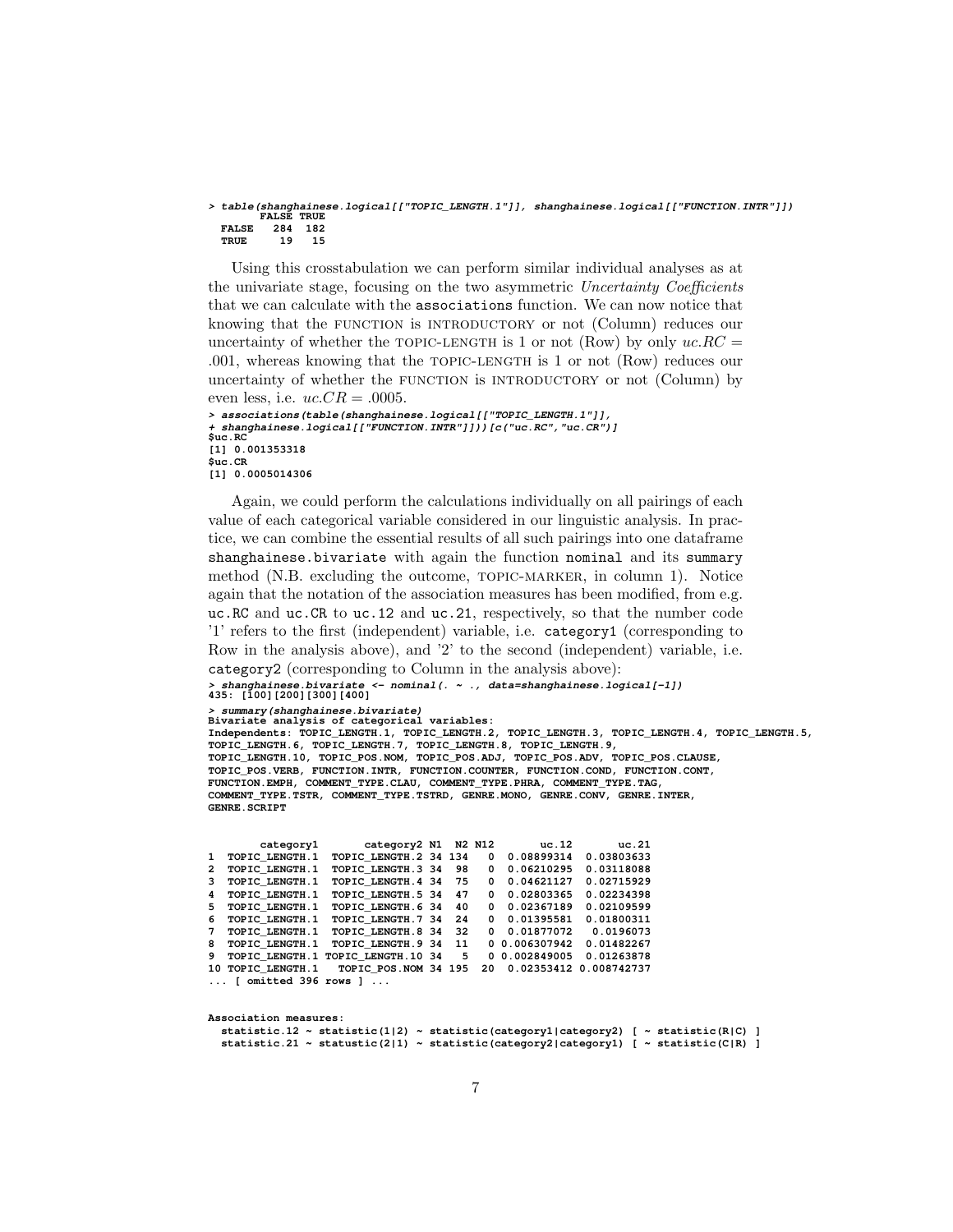Now, we can extract those pairings for which the asymmetric Uncertainty *Coefficient*  $UC > .3$  *in either direction, as follows (using the data frame sumry.table* created with the summary method for the results of nominal), bringing forth only the following five cases:

|     | > subset (summary (shanghainese.bivariate) \$sumry.table, uc.12>.3   uc.21>.3) |                                                 |  |            |                             |       |
|-----|--------------------------------------------------------------------------------|-------------------------------------------------|--|------------|-----------------------------|-------|
|     | category1                                                                      | category2 N1 N2 N12                             |  |            | uc.12                       | uc.21 |
| 319 | <b>FUNCTION.INTR</b>                                                           | FUNCTION.EMPH 197 167 0 0.3282683 0.3455473     |  |            |                             |       |
|     | 371 COMMENT TYPE.CLAU                                                          | COMMENT TYPE.PHRA 356 56                        |  |            | $0$ $0.2635471$ $0.4511873$ |       |
|     | 372 COMMENT TYPE.CLAU                                                          | COMMENT TYPE. TAG 356 50                        |  |            | $0$ $0.2317282$ $0.4279471$ |       |
|     |                                                                                | 374 COMMENT TYPE.CLAU COMMENT TYPE.TSTRD 356 22 |  |            | 0 0.09550244 0.3177257      |       |
| 402 | <b>GENRE . MONO</b>                                                            | GENRE. INTER 258 138                            |  | $^{\circ}$ | 0.373133 0.438685           |       |

# 4 Multivariate analysis – polytomous logistic regression

### 4.1 Fitting a polytomous model

We start the multivariate analysis by fitting a polytomous logistic regression model with the function polytomous within the polytomous package, assigning the results to shanghainese.polytomous. First, however, we must remember to transform the variable TOPIC-LENGTH into numeric form:

```
> shanghainese$TOPIC_LENGTH <- as.numeric(shanghainese$TOPIC_LENGTH)
> shanghainese.polytomous <- polytomous(TOPIC_MARKER ~ TOPIC_LENGTH + TOPIC_POS +
+ FUNCTION + COMMENT_TYPE + GENRE, data=shanghainese)
```
A summary of the key results of the polytomous logistic regression model can be printed as follows, with the argument max.print=NA so that all the odds will be output (instead of only the first 10 lines which is the default setting):

```
> print(summary(shanghainese.polytomous), max.print=NA)
Formula:
TOPIC_MARKER ~ TOPIC_LENGTH + TOPIC_POS + FUNCTION + COMMENT_TYPE +
   GENRE
Heuristic:
one.vs.rest
```
**Odds:**

|                            | ne       | $\mathbf{a}$        | mo                  | zi                 | ma       |
|----------------------------|----------|---------------------|---------------------|--------------------|----------|
| (Intercept)                | 0.08782  |                     | 0.2628 0.009559     | 5.804              | 0.2585   |
| COMMENT TYPEPHRA           | (0.568)  | (0.7328)            | (1.42)              | (1.283)            | (1.42)   |
| COMMENT TYPETAG            | (1.261)  | $(0.5884)$ $(1.22)$ |                     | (0.855)            | (0.9522) |
| COMMENT_TYPETSTR           | (0.3588) | (2.456)             | (1.632)             | (0.5519)           | (0.5734) |
| COMMENT TYPETSTRD          | (0.8791) | (1.634)             | (0.6193)            | (0.4156)           | (1.1)    |
| <b>FUNCTIONCOND</b>        | 7.556    | 0.3025              | (1.313)             | 0.07156            | (1.055)  |
| <b>FUNCTIONCONT</b>        | 12.87    | 0.281               | 0.09028             | 0.02395            | 2.697    |
| <b>FUNCTIONCOUNTER</b>     | 9.425    | (0.8001)            |                     | $(0.3065)$ 0.1788  | (1.151)  |
| <b>FUNCTIONEMPH</b>        | 2.833    | (1.364)             | (0.6123)            | 0.525              | (1.07)   |
| <b>GENRECONV</b>           | 0.3315   | 0.03177             | 4.286               | (0.8568)           | 4.046    |
| <b>GENREINTER</b>          | (0.8097) | 0.1964              | 9.254               | (1.043)            | (0.5909) |
| <b>GENRESCRIPT</b>         | (0.2833) |                     | $(1.688)$ $(3.219)$ | (0.4916)           | (1.011)  |
| TOPIC LENGTH               | 1.185    | (1.122)             | 1.437               | 0.5414             | 0.8104   |
| TOPIC POSADJ               | (0.2623) | (0.5769)            | 12.54               | 0.1827             | (1.462)  |
| TOPIC POSADV               | (1.629)  | (1.119)             | (0.2926)            | (0.5171)           | (1.307)  |
| TOPIC POSCLAUSE            | 0.2126   | (0.9687)            | 2.99                | (0.7534)           | (2.192)  |
| TOPIC POSVERB              | 0.4591   | (1.815)             | 2.709               | 0.2649             | (1.875)  |
| Null deviance:             |          | 1609<br>on          | 2500                | degrees of freedom |          |
| Residual (model) deviance: |          | 1191<br>on          | 2415                | degrees of freedom |          |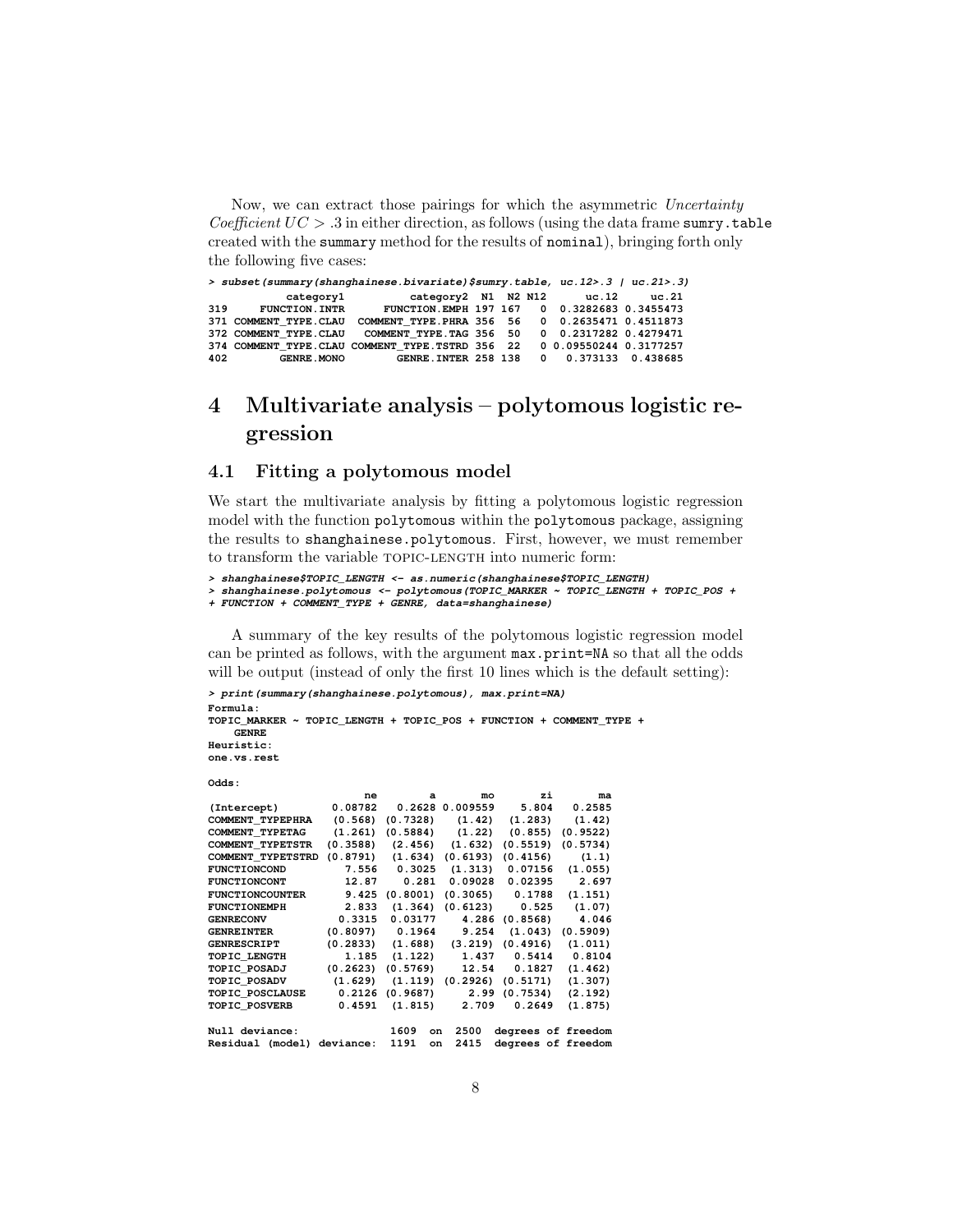| $R2.1$ ikelihood: $0.26$ |      |
|--------------------------|------|
| AIC:                     | 1361 |
| BIC:                     | 1719 |

Notice that one value per each categorical predictor variable is "missing". This is obligatory since the algorithm for fitting a logistic regression model cannot converge if all values of a categorical variable are included in the model (due to exact collinearity). However, the aggregate effects of these excluded, default or reference categories are represented jointly in the Intercept values. The polytomous and the underlying glm functions automatically select the first level/category of a factor as such a default value that will not receive odds/logodds estimates of their own. These default levels will normally be the alphabetically first ones for each factor, unless otherwise specified. Nevertheless, one can use the relevel or reorder functions to redefine these default levels. For the shanghainese data, we have thus selected as the default categories clause for comment-type, introductory for function, monologue for genre, and nominal for part-of-speech. As an example we could set emphatic instead as the default category for function as follows (this will not matter with respect to the results below since the polytomous model has already been fit):

```
> levels(shanghainese$FUNCTION)
[1] "INTR" "COUNTER" "COND" "CONT" "EMPH"
> shanghainese$FUNCTION <- relevel(shanghainese$FUNCTION,"EMPH")
> levels(shanghainese$FUNCTION)
[1] "EMPH" "INTR" "COUNTER" "COND" "CONT"
```
Returnung to the model, we can specifically extract various statistics concerning its fit, e.g.  $R_L^2$  and Accuracy, as follows:

```
> shanghainese.polytomous$statistics$R2.likelihood
[1] 0.2599525
> shanghainese.polytomous$statistics$accuracy
[1] 0.5
```
The recall statistics for each topic marker can also be retrieved:

```
> shanghainese.polytomous$statistics$recall.predicted
 ne a mo zi ma
0.39 0.57 0.61 0.57 0.36
```
And we can get a crosstabulation of the predicted topic markers against the originally occurring ones:

```
> shanghainese.polytomous$statistics$crosstable
     ne a mo zi ma
 ne 39 20 21 12 8
 a 8 57 8 23 4
  mo 6 16 61 11 6
zi 6 23 6 57 8
 ma 17 22 11 14 36
```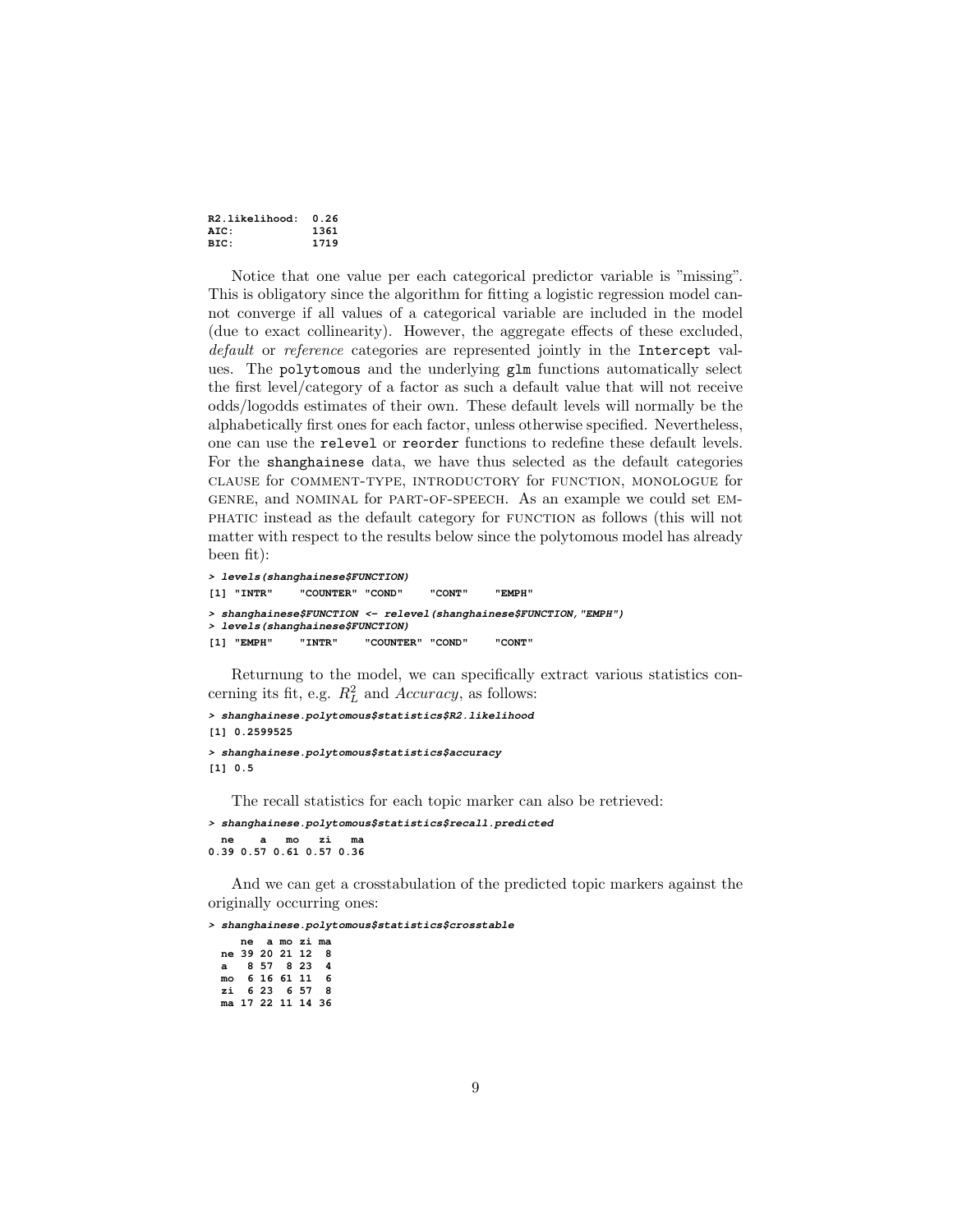#### 4.2 Probability estimates and examplary sentences

The element fitted in the polytomous logistic regression model contains probability estimates for all topic markers in all the contexts/sentences in the original data that was used to fit the model:

**> head(shanghainese.polytomous\$fitted)**

| ne | a | mo                                                        | zi | ma |
|----|---|-----------------------------------------------------------|----|----|
|    |   | 1 0.38642999 0.01578725 0.409326035 0.001323448 0.1871333 |    |    |
|    |   | 2 0.10868093 0.26752516 0.170456081 0.181640481 0.2716974 |    |    |
|    |   | 3 0.04686899 0.22413264 0.333330553 0.182929151 0.2127387 |    |    |
|    |   | 4 0.53452365 0.18676178 0.001444502 0.111038765 0.1662313 |    |    |
|    |   | 5 0.52918897 0.04650779 0.025870388 0.197656422 0.2007764 |    |    |
|    |   | 6 0.16639150 0.30712478 0.020096350 0.299564515 0.2068229 |    |    |

We can scrutinize visually the overall distributions of the probability estimates, ranked within the sentences, by using the plot method for fitted polytomous model objects, as follows, producing Figure 1 in Han et al. (in press):

#### **> plot(shanghainese.polytomous, values="probabilities", panes="multiple")**

The matrix of probability estimates allows us to do various operations, e.g. sorting the probabilities (horizontally) for each context/sentence (N.B. with the resultant matrix transposed, and the probability estimates thus in columns in increasing order, when sort is used without any arguments together with apply):

```
> apply(shanghainese.polytomous$fitted,1,sort)[,1:5]
1 2 3 4 5
[1,] 0.001323448 0.1086809 0.04686899 0.001444502 0.02587039
[2,] 0.015787247 0.1704561 0.18292915 0.111038765 0.04650779
[3,] 0.187133282 0.1816405 0.21273867 0.166231308 0.19765642
[4,] 0.386429989 0.2675252 0.22413264 0.186761779 0.20077643
[5,] 0.409326035 0.2716974 0.33333055 0.534523647 0.52918897
```
Then, the resultant matrix contains e.g. the second highest and maximum probability estimates for each sentence on the fourth and fifth lines, respectively (with with the first five sentences, i.e. columns, selected below):

```
> apply(shanghainese.polytomous$fitted,1,sort)[4:5,1:5]
1 2 3 4 5
[1,] 0.386430 0.2675252 0.2241326 0.1867618 0.2007764
[2,] 0.409326 0.2716974 0.3333306 0.5345236 0.5291890
```
This can be used to find out the number of cases/sentences for which the maximum and second highest probability estimates are both  $P > 0.3$ :

**> length(which(apply(apply(shanghainese.polytomous\$fitted,1,sort)[4:5,],2,function(x) all(x>0.3)))) [1] 154**

The element fitted can also be manipulated vertically (by each topic marker) to provide us with the indices of those sentences which have received the highest probability estimates (for each topic marker); here we opt to see only the top five sentences for each topic marker:

**> apply(shanghainese.polytomous\$fitted, 2, function(x) order(x, decreasing=T))[1:5,]**